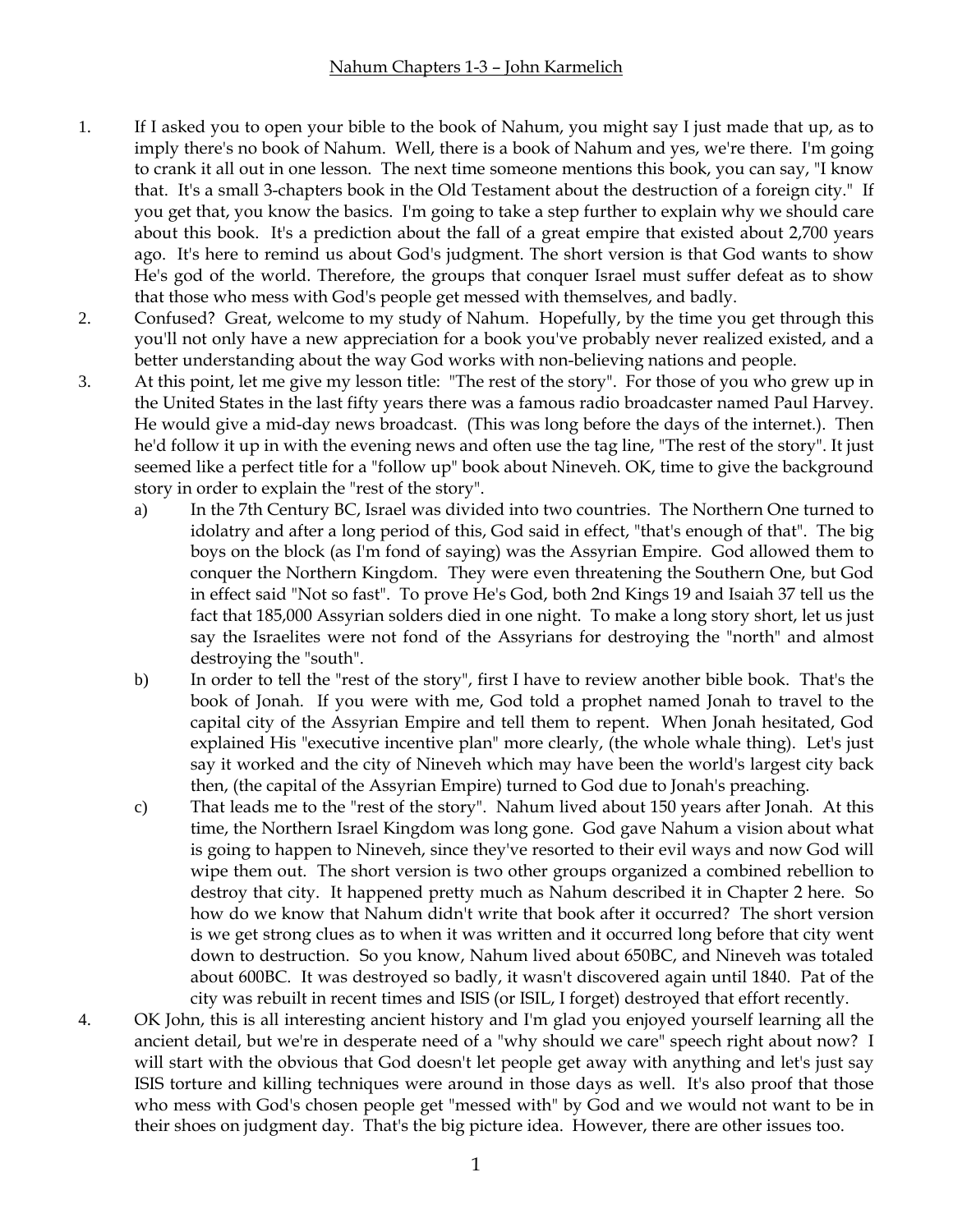- a) If nothing else, this book reminds us that God knows history before it's written and we'll never get away with anything in this world. Let me pause for the reminder that no sin is unforgivable except a lifetime denial that Jesus is God. We may suffer in this life for what we have done but we are living by God's grace once we accept that fact.
- b) The short version of the book is it describes why God is going to judge this city, how He'll judge it and how the city will suffer for what they've done. That's pretty much a summary of this three chapter book. It's part of the bible to remind us that people eternally suffer if they chose to live as God forbids. Let's put it this way, after Jonah preached, the residents of Nineveh should have some knowledge of what God expects of them and not turned to idols. A generation or two later, they were back to their old sinful habits and it goes downhill from there. While God doesn't hold us accountable for the actions of our grown children, we're held accountable as a society is to pass on our values about God so that the next generation is aware that there are consequences for their actions.
- 5. OK you may say. I'm a God-fearing person and I'm raising my children to have the same outlook. Why should I care about all this ancient history? I could cheat and say, it's in the bible so learn it! The better answer is it is a reminder that nobody gets away with sin, and there is limit to what He will stand in a society before judgment comes down. With that said, I'd like you to join me as I'm going through these three chapters in one lesson. Hopefully, you'll come out the other end with a greater appreciation of how God views sin and how we can avoid making our own mistakes like this large city did. With that said, it's time for "the rest of the story":
- 6. Nahum Chapter 1, Verse 1: An oracle concerning Nineveh. The book of the vision of Nahum the Elkoshite.
	- a) You probably noticed that I didn't give my normal "who, what who and why's" of Nahum to start this lesson. That's because Verse 1 pretty much gives us all we do know. Scholars debate over what or where "Elkoshite" is. It could have been his family's name or where it was Nahum was from. I've studied a bunch of the theories and I think the best one is he's from the Sea of Galilee area (that was part of the destroyed Northern Kingdom) and lived in the Southern Kingdom to give Israelites a message about God's plans for the Nineveh.
	- b) Realize that Nahum described this message as a "oracle". It's as if God showed him this vision and Nahum had to write it down and preach it as it was burden upon him.
	- c) The reason this message was historically important was those living in the "South" when Nahum was written saw the fall of the "North" and saw part of the Southern Kingdom go down as well. It'd be natural for the Israelites to wonder, "What about those guys? When and how will they be punished for doing this?" That's why Nahum got this vision so that the Israelites would realize "it's not over" and God's still on the throne.
	- d) The obvious message to you and me is when life's falling apart, God's still there, He's still in control and He's still working the world out on His timing. The details of what Nahum learned about this destruction is a great little proof of how God knows all things up front!
	- e) OK, I covered, the where, I covered the why, a brief note on the "when". My best estimate is about 630 BC, give or take a decade or two. That means he lived when Isaiah lived, and a few quotes of this book are similar to Isaiah's. It probably means Nahum lived through the fall of the North Kingdom and preached in the Southern Israelite one.
	- f) One more thing about Nahum. His name means "comforter of God". There's a possibility that the city of Capernaum (New Testament fame, in ruins today) has effectively the same name as the prophet Nahum, but it is not known if that city was named after him.
	- g) One more technical note: In John's Gospel (7:52) the bible scholars of Jesus day stated that no prophet came from the Galilee area. They were technically right and wrong. Both the prophets Jonah and Nahum were said to have come from that area, but since both of them preached about Nineveh and not Israel, one can argue either side is correct. Ok enough of that, now that we got the background set, let's move on to the message itself. Anyway, the prophet Nahum preached in Israel about what will happen to the Assyrians, bank on it!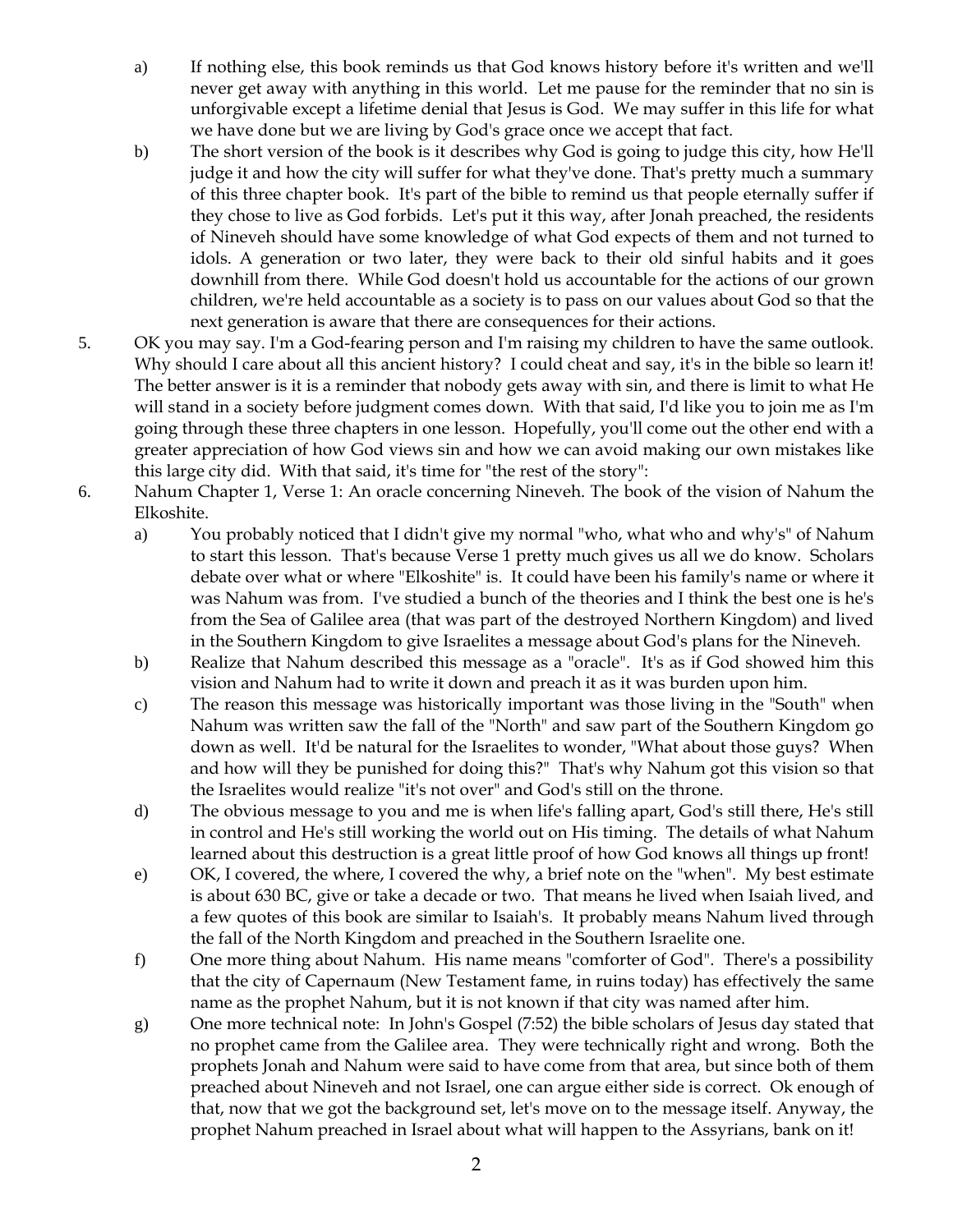- 7. Verse 2: The LORD is a jealous and avenging God; the LORD takes vengeance and is filled with wrath. The LORD takes vengeance on his foes and maintains his wrath against his enemies.  $3$  The LORD is slow to anger and great in power; the LORD will not leave the guilty unpunished. His way is in the whirlwind and the storm, and clouds are the dust of his feet.
	- a) John's simple translation, "Don't mess with God". The longer version is that an attribute of God is that He cares for those who are called to be His people.
	- b) Consider why Nahum wrote this. At the time the Nation of Israel was facing extinction. If you and I were watching our world fall apart, we too might be wondering, "Where is God in all of this?" The answer is He's there, He cares for us and in His timing, He'll harm badly (putting it mildly) those who harm His disciples. One of the hard aspects of life is to face the fact that the world works on His timing, not ours. Remember why the Israelites faced destruction in the first place. They as a whole turned to idols and were ignoring how God called them to live. Having a foreign army wipe them out is like God saying, "You want idols, I'll give you all you want in a foreign land". Then God needs to remind them and us, that He's still in charge, He still cares for us as a whole and will take vengeance out on those who harm us on His timing.
	- c) When Verse 3 says God's like the "whirlwind and the storm", it's a colorful way of saying we don't know how God works, but when He does, He is powerful and we'll know when it occurs. A storm is one of those things we hide from waiting for it to pass. In that sense God's wrath is something to be feared. If you need a motivation to use your life to make a difference for Him, I'll just say His wrath isn't something to be messed it.
	- d) Finally, the text refers to the " clouds are the dust of his feet". First let's get any picture we have of what God looks like out of our head. I figured a long time ago, if God is God, He can look like anything He chooses to look like at any time. We can't die God assuming He looks like anything. We're reading mental images to help us realize how much power He has as accomplish what He wants to accomplish. We're reading illustrations of "We can't imagine how big God is, but imagine the worst storm one can, and one can get the idea of a God we can't see working in ways we can see". That's the idea here.
	- e) I also admit, that I'm fascinated that whenever we read of God the Father speaking in the bible, the word clouds are used. I'm thinking of the few times in the Gospel where it says God the Father spoke. In every one of those references, clouds are mentioned. The same applies when God's voice was manifested to the Israelites. So what's the deal with clouds and God? Think of fog. Fog is like being inside a cloud. Fog makes things foggy to keep it simple. It's the idea that we can't fully comprehend God, so using the cloud image that reminds us that we may see some aspect of God working, but our knowledge is limited.
	- f) Now that you got the basic idea, I can get back to Nahum, as he was getting on a role.
- 8. Verse 4: He rebukes the sea and dries it up; he makes all the rivers run dry. Bashan and Carmel wither and the blossoms of Lebanon fade.  $5$  The mountains quake before him and the hills melt away. The earth trembles at his presence, the world and all who live in it.
	- a) Verse 4 is essentially saying, "You don't appreciate the world as it is? Remember that God has the power to change nature at any time He fells like." If we accept the fact that there's a god who created the world in the first place, why do we forget that He's got every right to "rearrange the furniture" if He feels like it? It's like the old joke that if we invite a guest in our house, that doesn't give the guest the right to rearrange the furniture. However He is not the "guest" He's in charge of all things. If God wants to dry up a big body of water, He's got that right since He made it in the first place. We do have a handful of occasions of God doing just that in the bible if for no other reason, than just to prove He can do that.
	- b) Speaking of "rearranging the furniture", Bashan and Carmel are two places in Israel that'd be associated with good farmland. It's God saying, if I wanted to make good land into a wasteland, it's My business and I can do that if I wanted to. The same idea is for Lebanon. It was known for its forests. Again, the key point here is ""Don't mess with God".

3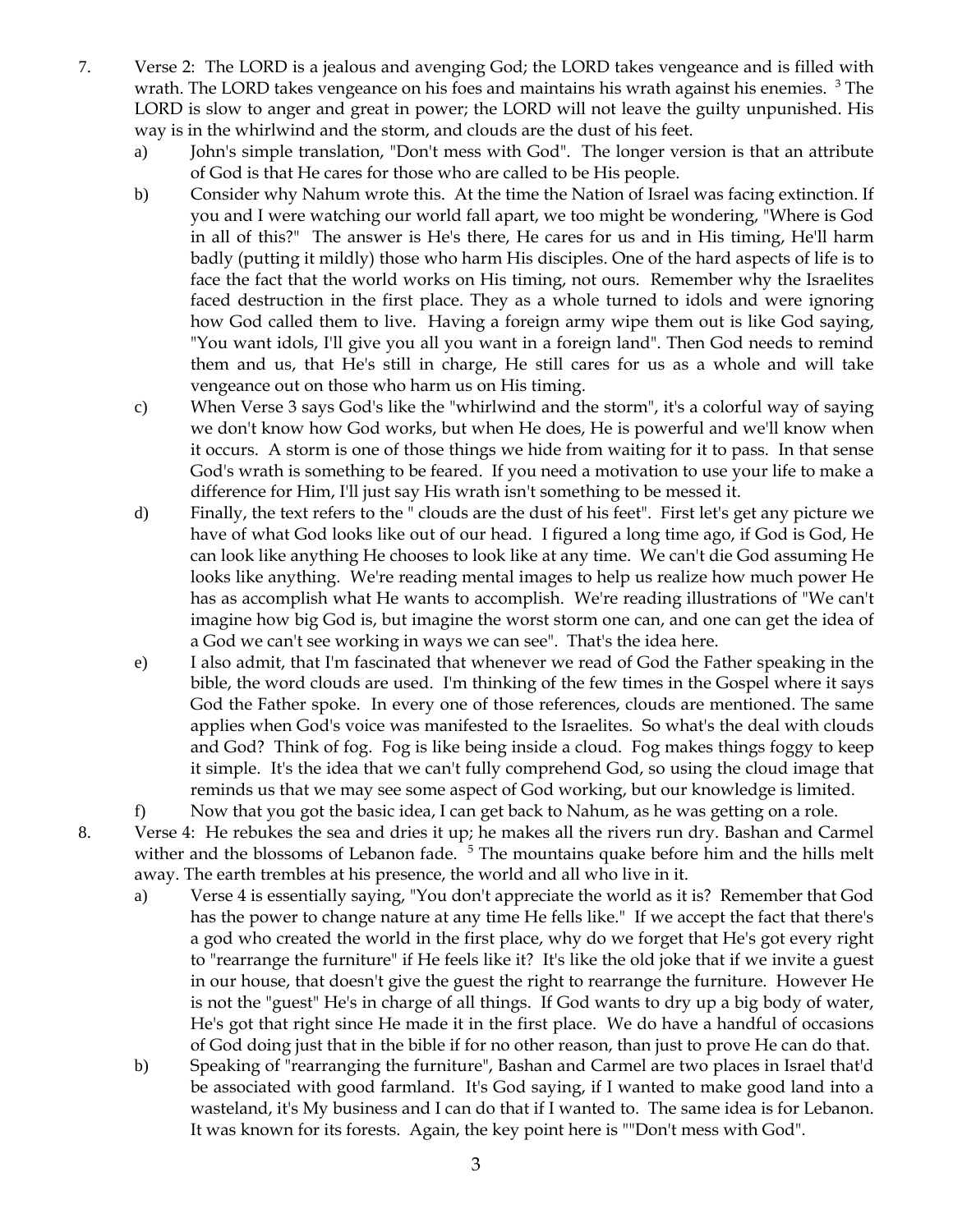- c) With all that imagery in mind, let's look at Verse 5. It opens with "the mountains quake before him and the hills melt away". To state the obvious, it's not literal. It simply refers to the fact that God has the power to rearrange things at His discretion. I'm not saying it is God that causes every earthquake. I'm saying the God who created everything is well aware of how "natural disasters" have a dramatic affect upon the environment. Realize at the least that the bible is very clear about a big earthquake that'll take place in Jerusalem before Jesus returns and that rearranges the landscape there. Anyway, if you want a big sign of when Jesus returns watch the news for if a major earthquake happens there.
- 9. Verse 6: Who can withstand his indignation? Who can endure his fierce anger? His wrath is poured out like fire; the rocks are shattered before him.
	- a) Keep in mind that Verses 2 through 8 are considered "psalm like". All that means is these verses read in Hebrew like poetry to describe God's power and attributes. OK, why have all of this? Remember the fear the Israelites had at that time. They watched the Northern Kingdom go down and parts of the Southern Kingdom destroyed by this empire. To have a big speech that essentially says, "God cares for His people, He can rearrange things if He wants to and despite all the damage being done to God's people right now, He's still there and still ruling and Israelites don't have to worry about being wiped out as a people!"
		- i) The obvious point to you and me, is our salvation secure and we as believers shall win in the end despite whatever we're facing at the moment.
	- b) Meanwhile, now that I've made that point, back to the psalm. The essential point is when God moves in a major way, the losers are going to lose, period. An old expression of life I like is, "We can't win and we can't get out of the game!" It's a not so subtle way of saying that it's necessary to turn our lives over to God as He'll win anyway.
	- c) For those of us who already trust in Jesus as payment for our sins, the issue is not only to share His love with others, but also in the toughest of times, that God's still there, He still is in charge and He's still going to win on His timing. That's the point behind the imagery shared in this verse.
- 10. Verse 7: The LORD is good, a refuge in times of trouble. He cares for those who trust in him, <sup>8</sup>but with an overwhelming flood he will make an end of Nineveh; he will pursue his foes into darkness.
	- a) The "psalm" finishes with some specifics. Verses 2-6 give colorful language to remind the Israelites that it's not just "God will one day win", but that to prove He cares for our lives, He is going to destroy Nineveh.
	- b) This is a good as spot as any to give a quick background on Nineveh. This city dates back to Genesis 10. It was founded by Nimrod who also founded Babylon. Both cities are close to each other and would both be in Iraq today. The city required three days to travel from one end to the other as told in Jonah. History records the city had 1,200 towers. Chariots could race along the city walls. The Tigris River ran through the city and estimates were that it held a million people at one time. The Assyrian Empire lasted 700 years. The last king at the time of Nahum had a horrid reputation. They'd conquer cities and pile up the skulls of those they captured in giant pyramids as to say, "Don't mess with us!" Anyway, God responds to that power by saying in effect, "Let Me tell you who not to mess with!"
	- c) At the time of the fall of Nineveh (shortly after Nahum wrote this), there was a civil war and there was no strong leader. Parts of the empire were lost to the Babylonians and to a group called the Medes. Those groups combined to attack that city. The way they got in was that the Tigris River flooded and it destroyed part of the wall. That allowed the army to enter that city and conquer it. It was destroyed so completely, for millenniums, lots of bible writers thought Nineveh was a myth! History records that Alexander the Great did march through that area, and didn't recognize it. It wasn't until 1840 that an archeologist rediscovered it's ruins and archeological digs occurred for a century after that. OK, this is interesting history, why should I care?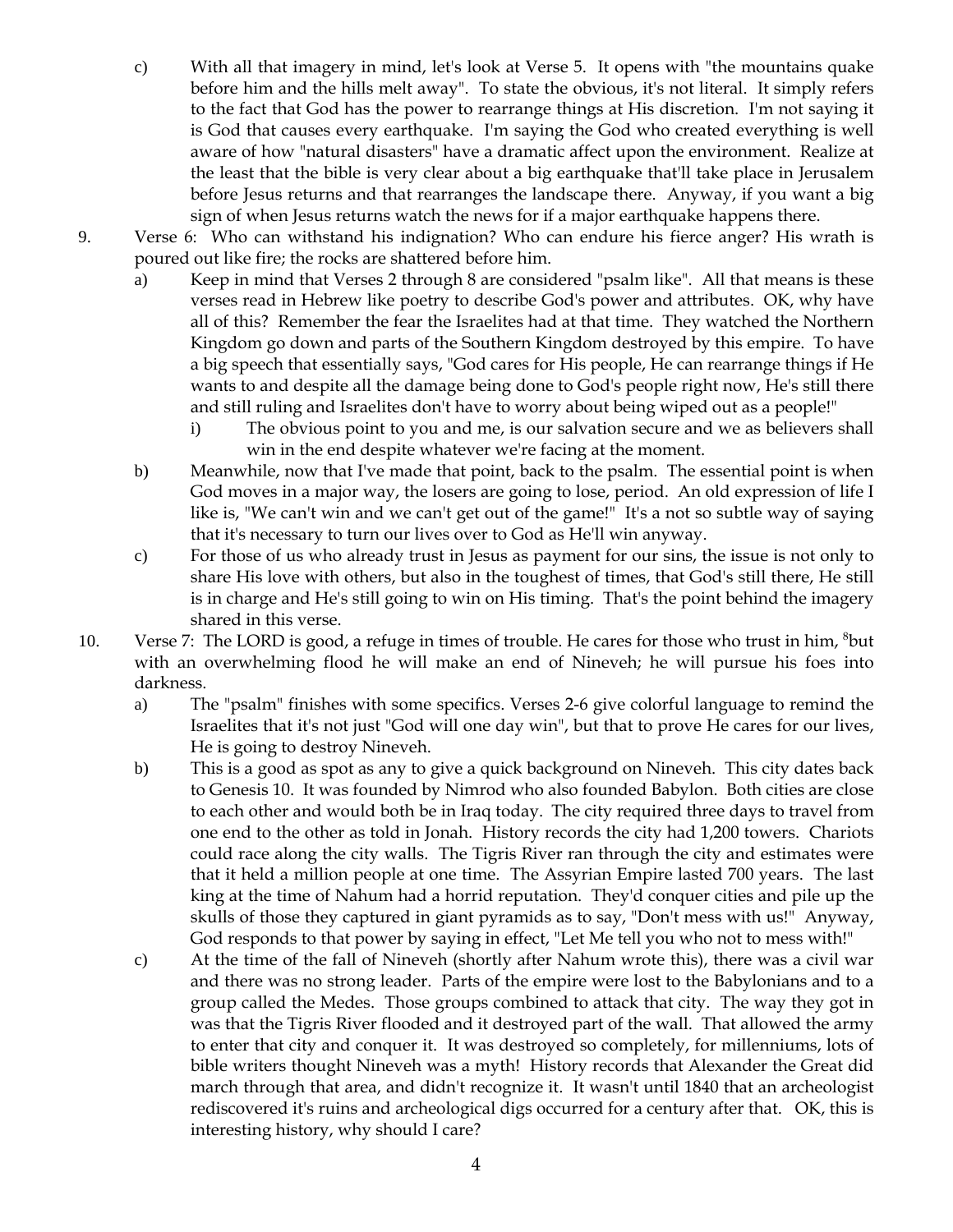- i) Read the verse again. Nahum said the end would come with a flood. It happened exactly as Nahum said it would. That leads to the question, how do we know that he wrote this after it happened? For starters, Nahum was writing this in Israel and well, they didn't have satellite news. Also the text says this as a future event. The opening of this book said it was a vision Nahum had. Anyway, his source is better than the evening news or the internet: He had God Himself describing all of this to Nahum in a vision. Also, there are clues that he lived at the same time as Isaiah as some of their verses are very similar. Speaking of this vision, let's get back to it.
- 11. Verse 9: Whatever they plot against the LORD he will bring to an end; trouble will not come a second time. <sup>10</sup> They will be entangled among thorns and drunk from their wine; they will be consumed like dry stubble.
	- a) Keep in mind the damage done to Israel. Again, the Northern Kingdom was destroyed as well as parts of the Southern Kingdom. Nahum is essentially saying to them, "this is it for these guys. Yes they're doing a lot of damage to your world now, yes a lot of Israelites are going to die because of them, but they're messing with God's chosen and He'll win in the end, so bear with the short term damage."
	- b) The obvious message to us is about perspective over suffering. To borrow a saying I like, "Pain is inevitable, happiness is a choice", (Dennis Prager).
	- c) By the way, returning to the story of how Nineveh was destroyed historians say despite the fact that Nineveh was under siege from the Babylonians, they felt safe inside of their city walls. They figured, we've got plenty of fresh water, lots of food growing here inside the walls. History records the army drinking as opposed to guarding. Anyway, as I said the wall was breached by a flood, the attacking army had an easy victory. In a sense it's "true justice" as Nineveh was burned to the ground just as the Assyrians destroyed many a place they had conquered.
- 12. Verse 11: From you, O Nineveh, has one come forth who plots evil against the LORD and counsels wickedness.
	- a) OK, who's the you here? Most likely, it refers to the king of Assyria who also led the effort to destroy Israel. He was the one who thought he's invincible and can conquer any piece of real estate he wanted. As I said in the introduction, God allowed the North Kingdom to be destroyed due to idolatry, but at the same time, God had to punish them for attacking His land to prove the Israel God is also "The" God.
	- b) Anyway, Nahum is on a roll, back to it:
- 13. Verse 12: This is what the LORD says: "Although they have allies and are numerous, they will be cut off and pass away. Although I have afflicted you, O Judah, I will afflict you no more. <sup>13</sup> Now I will break their yoke from your neck and tear your shackles away."
	- a) Let me give a few words about Nineveh's allies. What's common among all great empires is they enlist foreigners. It's like saying, "You can be conquered and mowed down, or you can join us as part of this empire". Anyway the Assyrians had allies. God is saying here in spite of all of that the great city of Nineveh is going to be conquered and destroyed.
	- b) Now for the important question: The text says, "I (referring to God) will afflict you (which would refer to Israel) no more. Considering how much the Israelites have suffered since this was written how can this verse be possible? The answer is context. The text is saying that Nineveh will harass Israel no more. It doesn't mean that God doesn't have the right to punish Israel for sins in the future.
	- c) So what is the "yoke from their neck and tear their shackles". At the least think of it as a reference to taxation. History records that the King of Israel paid taxes to Assyria to say in effect, "You're the big guys on the block and we'll pay you taxes to prevent any more of your destruction here. It may also refer to literal shackles. As I've stated in past lessons, when the Assyrians conquered a place, they'd relocate the prisoners all over their empire as to prevent further rebellion. As I said, these guys were bad news!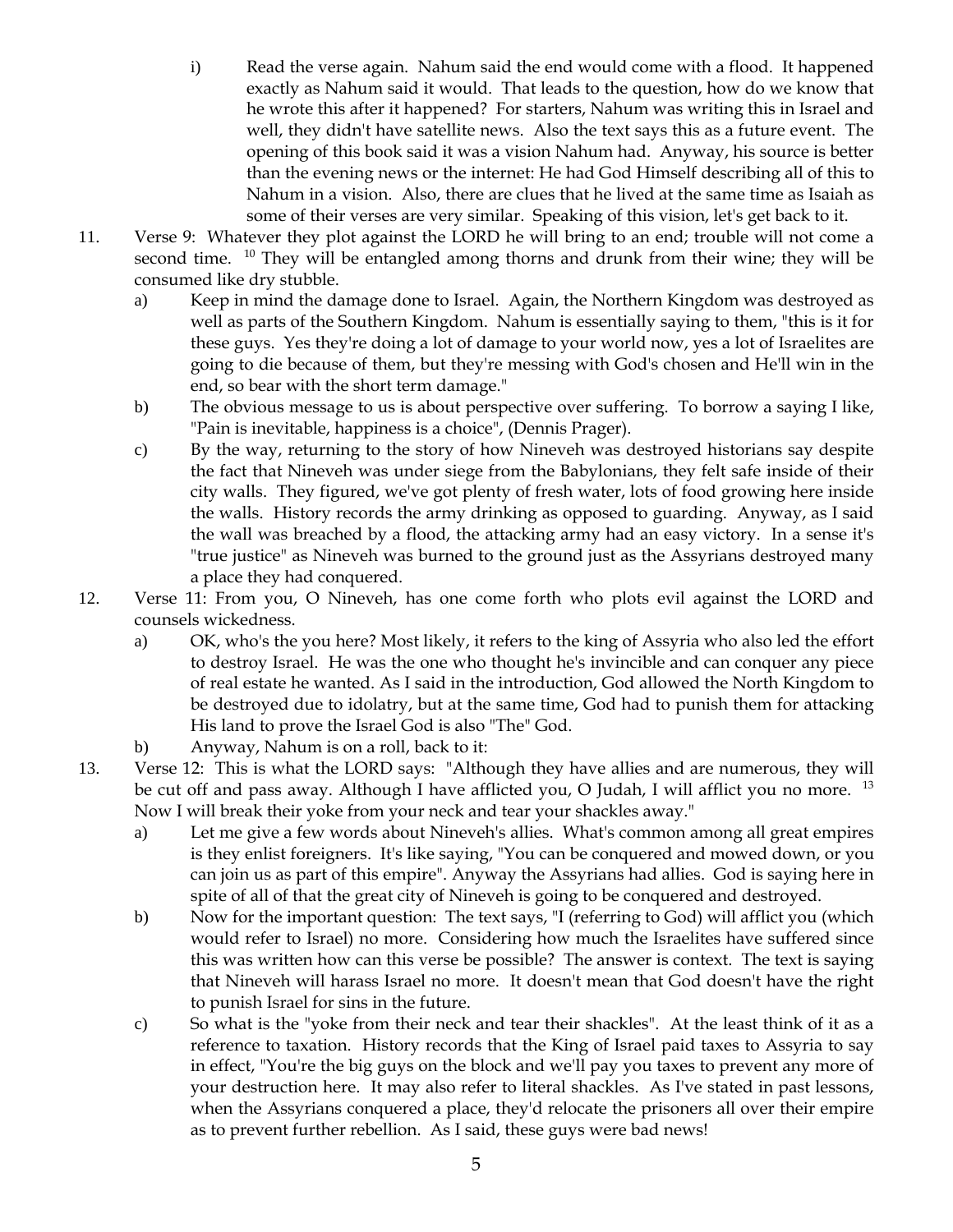- d) Let me also share one more bit of history, as you know how much I love this stuff. Why did they attack Israel anyway? The short version is Egypt was the other big power in the area, and Assyria fought and defeated Egypt and Israel was a "prize on the way home". I will discuss that a little more, later in the lesson.
- 14. Verse 14: The LORD has given a command concerning you, Nineveh: "You will have no descendants to bear your name. I will destroy the carved images and cast idols that are in the temple of your gods. I will prepare your grave, for you are vile."
	- a) Once again we get a reference to the complete destruction of Nineveh. One has to realize how amazing that prediction was. It'd be like saying a major city like New York or Tokyo will die and be completely destroyed. As I said, it was destroyed so completely many did consider Nineveh a fable until it was rediscovered around 1840.
	- b) Remember that both Assyria and the Babylonians were full of idols to their gods. God let them conquer Israel as if to say to His people, "You like idols, I'll give you all you want!"
	- c) Anyway, God destroyed this city fairly quickly and thoroughly.
	- d) OK enough of the losers. Let's focus on the winners for a verse.
- 15. Verse 15: Look, there on the mountains, the feet of one who brings good news, who proclaims peace! Celebrate your festivals, O Judah, and fulfill your vows. No more will the wicked invade you; they will be completely destroyed.
	- a) Again, one has to read this in context. The "wicked" refers to the Assyrians. It isn't saying Israel will never be conquered again. It means, "These guys (the Assyrians) are toast!"
	- b) Nahum is encouraging the Israelites to honor God by keeping their annual festivals. The priests are to continue to offer sacrifices at God's temple. It's Nahum saying, I'm not going to let these guys destroy My temple, so do My "business as usual" in Jerusalem.
	- c) OK then, one chapter down, two to go.
- 16. Chapter 2, Verse 1: An attacker advances against you, Nineveh. Guard the fortress, watch the road, brace yourselves, marshal all your strength!
	- a) In this fairly short second chapter (13 verses), Nahum tell us about the actual destruction of the city of Nineveh. As I'm fond of saying, there were no chapter breaks in the original text. The point is God used this section of the book to explain how and why Nineveh will fall as a city. The point here isn't to learn ancient history. It's to remind us that those who "mess with God's people get messed with themselves", which I'm starting to realize would have been a great alternate title to this lesson. Since this is the second of only two books in that focus on Nineveh (Jonah being the first), "the rest of the story" is still better.
	- b) Anyway, by now you realize how much of a history buff I am and I'll just say I studied some of the actual details of the fall of this city so I can match it up with what Nahum said a long time before it occurred.
	- c) Speaking of bible background, the Assyrian Empire had a great king, who conquered a lot of the Middle East including Egypt, who was the other great power in the area. While the Assyrians were working their way back from Egypt, that's when they destroyed the North Israel Kingdom and parts of the south. Anyway, after that great leader died (he was killed by his sons after God wiped out the 185,000 soldiers in one night) the bible tells us his two sons killed him (2nd Kings 19:35-37).
	- d) The "rest of the story" is Nineveh lacked a great leader at this point in history and internal battles existed over control of the empire. Parts of it were being attacked by a group called the Medes and also by the Babylonians. The Medes are part of Iran today, and Babylonia is part of Iraq today. Anyway, these two groups made an effort to attack Nineveh. I'll just say these two groups failed at first, but kept trying and eventually did conquer the largest city in the world at that time. With that background in mind, Verse 1 reads like a warning to Nineveh to "brace yourself, death is knocking at the door". Therefore this is a verse that makes more sense if one knows a little history. The application for us, is to appreciate the people who protect our country as danger always lurks of those who want to harm us!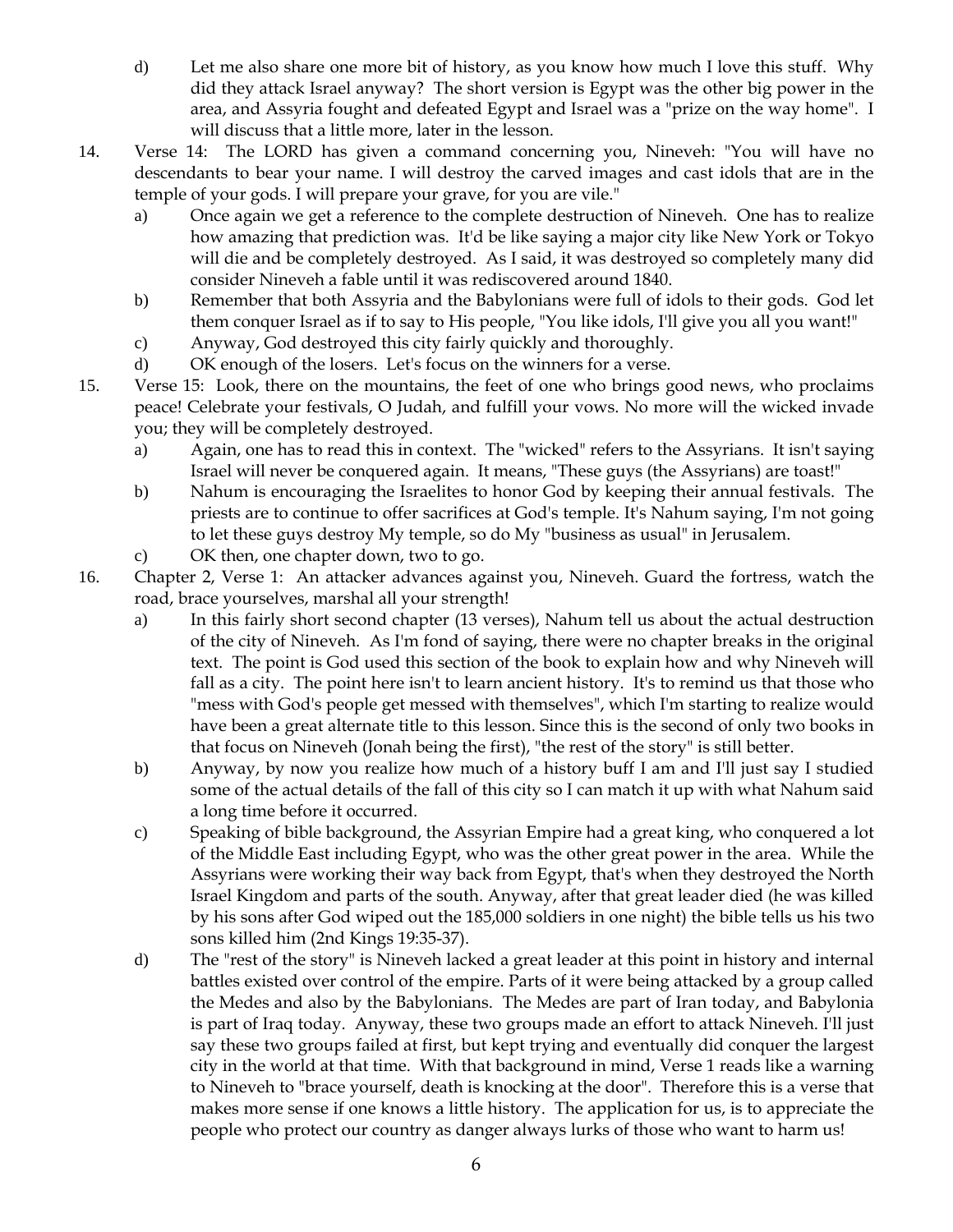- 17. Verse 2: The LORD will restore the splendor of Jacob like the splendor of Israel, though destroyers have laid them waste and have ruined their vines.
	- a) Speaking of applying Verse 1, that's what the bible doing in Verse 2. A little background is going to be helpful here. Jacob is the common ancestor of all twelve tribes of Israel. Jacob was renamed Israel by God. The word Israel means "struggled with God". When God did that renaming, the underlying point is that despite those struggles, Israel "is going to win in the end" just as God made unconditional promises to us Christians that we too will win in the end based on our trust that Jesus is God, died for our sins and He is in charge of our life. My point's that God promised that Israel would be "fruitful" for God in by using their lives as a witness for Him. Despite the fact, Assyria had recently destroyed most of the land of Israel, God will restore their role one day. My simple point is this verse is another reminder that if you "mess with God's people, you'll get messed with yourself" as He will win in the end. Nahum is saying that in spite of all the damage the Assyrians have done, God's going to restore Israel again one day, and we can "bank on it".
	- b) In the meantime, back to the destruction of Nineveh.
- 18. Verse 3: The shields of his soldiers are red; the warriors are clad in scarlet. The metal on the chariots flashes on the day they are made ready; the spears of pine are brandished.
	- a) The short version here is Nahum is describing how the attacking army against Nineveh and how they looked going into battle. The verse has a big emphasis on the color red. Archeologists argue blood was put on their clothes and spears to give it that red color. It may have been done so the enemy's fear will grow by the site of blood or it may be to cover any wounds they get. The point is simply that the red and scarlet color was emphasized as part of this battle. As to spears, realize they're made of wood.
	- b) The point here is simply that what the Israel's feared the most at that time, the Assyrian army is about to go down. More details in the next few verses.
- 19. Verse 4: The chariots storm through the streets, rushing back and forth through the squares. They look like flaming torches; they dart about like lightning. <sup>5</sup> He summons his picked troops, yet they stumble on their way. They dash to the city wall; the protective shield is put in place. <sup>6</sup> The river gates are thrown open and the palace collapses.
	- a) Remember we're reading a vision. Nahum is describing a war as if he's there watching it in person. Picture a big city, with a huge wall surrounding that city. A river runs through it and around it. This city stood for probably a few thousand years. Given the problem of trying to attack around a river, let alone a huge city wall, the verses describe what's going on inside the city and outside the gates.
	- b) Notice Verse 6: It describes the gate that goes over the river being thrown open. As I said, history records how it was destroyed. The river grew and surged, and that ripped part of the city wall. That's how the attackers got into the city. Anyway, what we have here is the battle being described as if Nahum is a "war correspondent" for the evening news.
	- c) Before I move on, remember why we're learning all of this ancient history: One reason is to remind us that God knows history before it occurs and God gave Nahum this vision as to show the Israelites that He does tell biblical prophets events before it occur. What's far more important is the reminder that when we're facing our own huge force that desires to destroy all we have, it's the reminder that God's still on the throne, He's still in charge and He'll deal with the "Assyria's of the world" on His timing.
	- d) OK then, back to the war:
- 20. Verse 7: It is decreed that the city be exiled and carried away. Its slave girls moan like doves and beat upon their breasts.
	- a) Keep in mind the Assyrian Empire lasted for 700 years. Realize the city of Nineveh stood in Genesis and was founded by Nimrod. My point is it's been around for a long time. Yet God says in this verse, it's all coming to an end here and now. It'll be destroyed so bad, its existence won't even be verified again for over 2,500 years.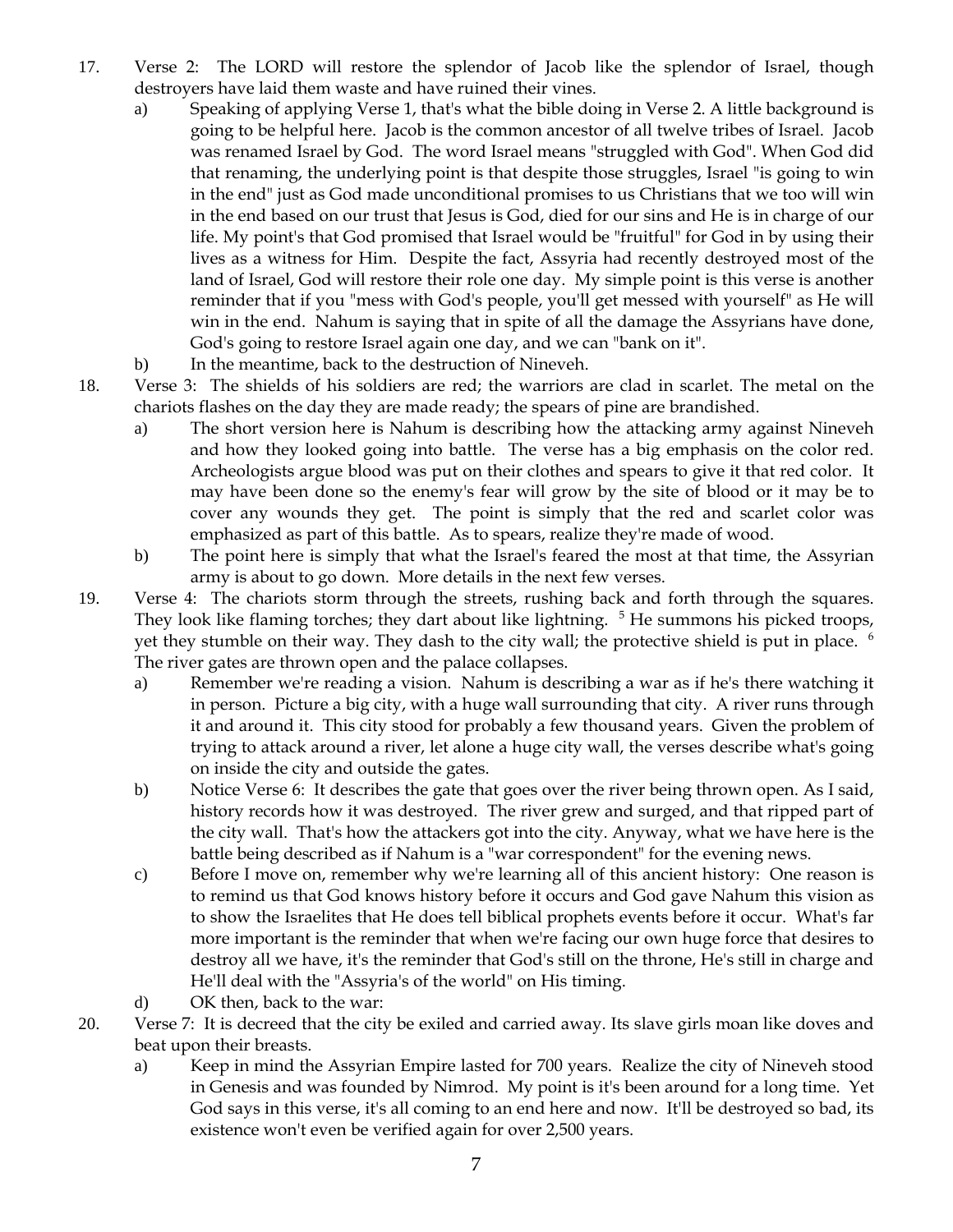- b) Verse 7 gives the human details of that destruction. It mentions the survivors are carried away. From the highest officials to the slaves. The "moaning like doves and beating their breasts" is essentially saying everyone's lives will be coming to an end at this time.
- c) Realize this city got rich by conquering lands all around there. It is estimated that those in that city lived in luxury based on what they conquered around the greater Middle East. A big city like Nineveh which probably stood for thousands of years, to suddenly end must be shocking for Nahum's audience to read and think about.
- d) Remember all those verses in the previous chapters about "lands quaking" at what God is capable of doing? Imagine the most powerful human force on earth or the most powerful city one can relate to, essentially conquered in a moment. The underlying point here is to realize God's still in control, He's still "rearranging the furniture" whenever He wants to.
- e) To quote an old proverb, "History is "His story" told before it happens."
- f) Meanwhile, time to get back to our war reporter!
- 21. Verse 8: Nineveh is like a pool, and its water is draining away. "Stop! Stop!" they cry, but no one turns back. <sup>9</sup> Plunder the silver! Plunder the gold! The supply is endless, the wealth from all its treasures! <sup>10</sup> She is pillaged, plundered, stripped! Hearts melt, knees give way, bodies tremble, every face grows pale.
	- a) Remember that Nineveh had a river running through it. They had farm land inside of it's gates. The city was wealthy beyond imagination from all the places they conquered. Now picture all it being taken away from an attacking army. Whatever valuable thing was not taken away, was burned to the ground to the point where no one realized it was ever even a city for thousands of years.
	- b) Now picture Nahum in Israel, a "thousand miles away" reporting all of this as if he's there describing the battle first hand. There was no internet or satellite television. Many people in Israel were even having their doubts about God protecting them. Many had turned to serve other gods. Much of Israel was destroyed by this empire. If it wasn't for God killing 185,000 soldiers in Israel when Nahum was alive, they too would be part of that empire!
	- c) What I want all of us to remember is not the details of how this city was destroyed. What we need to keep in mind is God is still on the throne, God can't learn so He knows what'll occur before it does. He knows how long we'll live and what'll happen in our future. We are not God and we don't know our future. All we can do is put our trust in Him to guide us and use our lives to glorify Him as that's the purpose of "his-story" in the first place!
	- d) OK three more war verses to go in Chapter 2:
- 22. Verse 11: Where now is the lions' den, the place where they fed their young, where the lion and lioness went, and the cubs, with nothing to fear? <sup>12</sup> The lion killed enough for his cubs and strangled the prey for his mate, filling his lairs with the kill and his dens with the prey. 13 "I am against you," declares the LORD Almighty. "I will burn up your chariots in smoke, and the sword will devour your young lions. I will leave you no prey on the earth. The voices of your messengers will no longer be heard."
	- a) I wanted to include all three verses as a block. Notice the references over and over again to lions or young lions. Keep in mind how powerful Nineveh was at that time. That's why they were compared to lion's in their prime. It's the idea of "they're not to be messed with" but of course to use my tag line of this lesson, "God's going to mess with those who mess with His chosen people." No matter how powerful our enemy may seem at any point, or no matter how big the challenge is in front us, no matter the odds, God controls history to work on His timing.
	- b) Of course that does not mean if we by ourselves attack a million man army, we're going to win. It means that if God calls us to do something, we're on the winning side no matter if the results are good or bad. This is about seeing life in a bigger picture than just ours. It's about accomplishing His will as a team with the goal of having as many people as we can to realize He created this world, He rules over it and our goal is to do His will.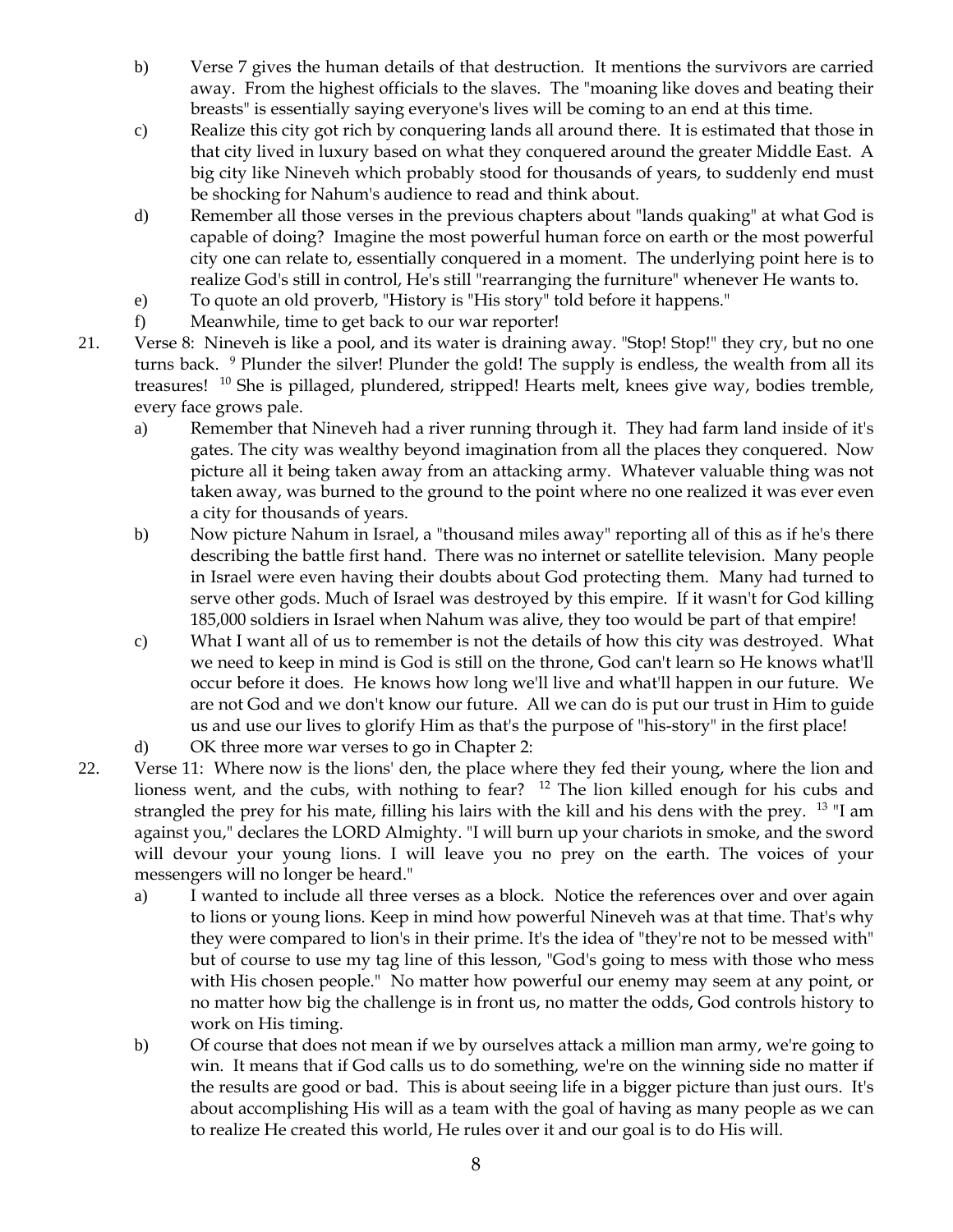- c) OK then, most of us believe that. Now what? So glad you asked. If it's a situation where one is wronged, work with the authorities and do what one can. The key is not letting any situation affect one's joy in life. As I like to say, pain is inevitable, attitude is a choice. One of the greatest things one can do in life is not letting pain affect our attitude. Obviously if one is in horrid paid, one has to deal with it. I'm talking about situations where we feel as if "it's us against the world". One does what one can and by our attitude be a good witness for Jesus by our attitude. I'm not perfect at this, but I get the general idea.
- d) Meanwhile, we left Nahum describing the fall of a large and powerful empire as well as a fall of a large city. For what it's worth historians record that everything of value was taken out of that city and the rest was burned. Here's Nineveh a great and powerful city where the leaders are considered "lions" due to their power.
- e) There's more to say on this, and I'll get at as we cover the last chapter of this short book.
- 23. Chapter 3, Verse 1: Woe to the city of blood, full of lies, full of plunder, never without victims!
	- a) I'm debating how "horrid" I want to get in describing what the Assyrians are known for. I recall a famous line from Dennis Prager when he asked someone from Iraq, what they are known for? His answer was, "We're the most cruel nation in world history". Let's just say that ISIS wasn't the start of cruelty in that area. The Assyrian Empire was famous for the terror it struck over who it conquered. It wasn't just a matter of killing, it was the brutality involved in the process. Let's just say body parts were cut up and piled up.
	- b) With that horrid picture in mind, reread Verse 1 and keep it in mind as we go through the next bunch of verses. The city was rich in plunder and at the same time famous for how it treated the people they captured.
- 24. Verse 2: The crack of whips, the clatter of wheels, galloping horses and jolting chariots! <sup>3</sup>Charging cavalry, flashing swords and glittering spears! Many casualties, piles of dead, bodies without number, people stumbling over the corpses--<sup>4</sup> all because of the wanton lust of a harlot, alluring, the mistress of sorceries, who enslaved nations by her prostitution and peoples by her witchcraft.
	- a) Yes, I spent way too much time learning about Assyrian history, and I'm trying to give the PG-13 version. (By the way, I think I've reached a point where I could teach a nonbiblical class on Ancient Middle East history after all this studying.) Let's be honest, the text itself gives "PG-13" details and our imagination can take it from there.
	- b) Let me share one more fact as to not waste my history classes. The chariots had spikes on them pointing downward as to inflict more pain on those they ran over. It's amazing that God waited as long as He did to judge them. Even if this city had no knowledge of God, it is obvious from the text that this group is ripe for judgment simply based on how they are treating others. If half of what is said in this verse is true, let's just say I'm positive ISIS will go down simply because God doesn't stand for this type of treatment of people!
	- c) OK, since we all get the idea, I can move on to the next few verses:
- 25. Verse 5: "I am against you," declares the LORD Almighty. "I will lift your skirts over your face. I will show the nations your nakedness and the kingdoms your shame. <sup>6</sup> I will pelt you with filth, I will treat you with contempt and make you a spectacle. <sup>7</sup> All who see you will flee from you and say, `Nineveh is in ruins--who will mourn for her?' Where can I find anyone to comfort you?"
	- a) Speaking of God "sticking His face in this mess", I present these verses. If you study some of the historical facts and speculation about when Nahum was written, most likely it was around 630 BC with the destruction of Nineveh about 25 years later. My point is even if word of Nahum's words reached "Iraq", it's at a point where God said "It's judgment time and it's too late to change My mind". This was a city that repented when Jonah preached about 150 years earlier. If nothing else, this teaches that if God spares a city and that place then changes for the worse over time, God too can "change for the worse over time.
	- b) The other thing to get from this ancient history is people don't get away with stuff forever. God won't allow this type of horror show to continue forever.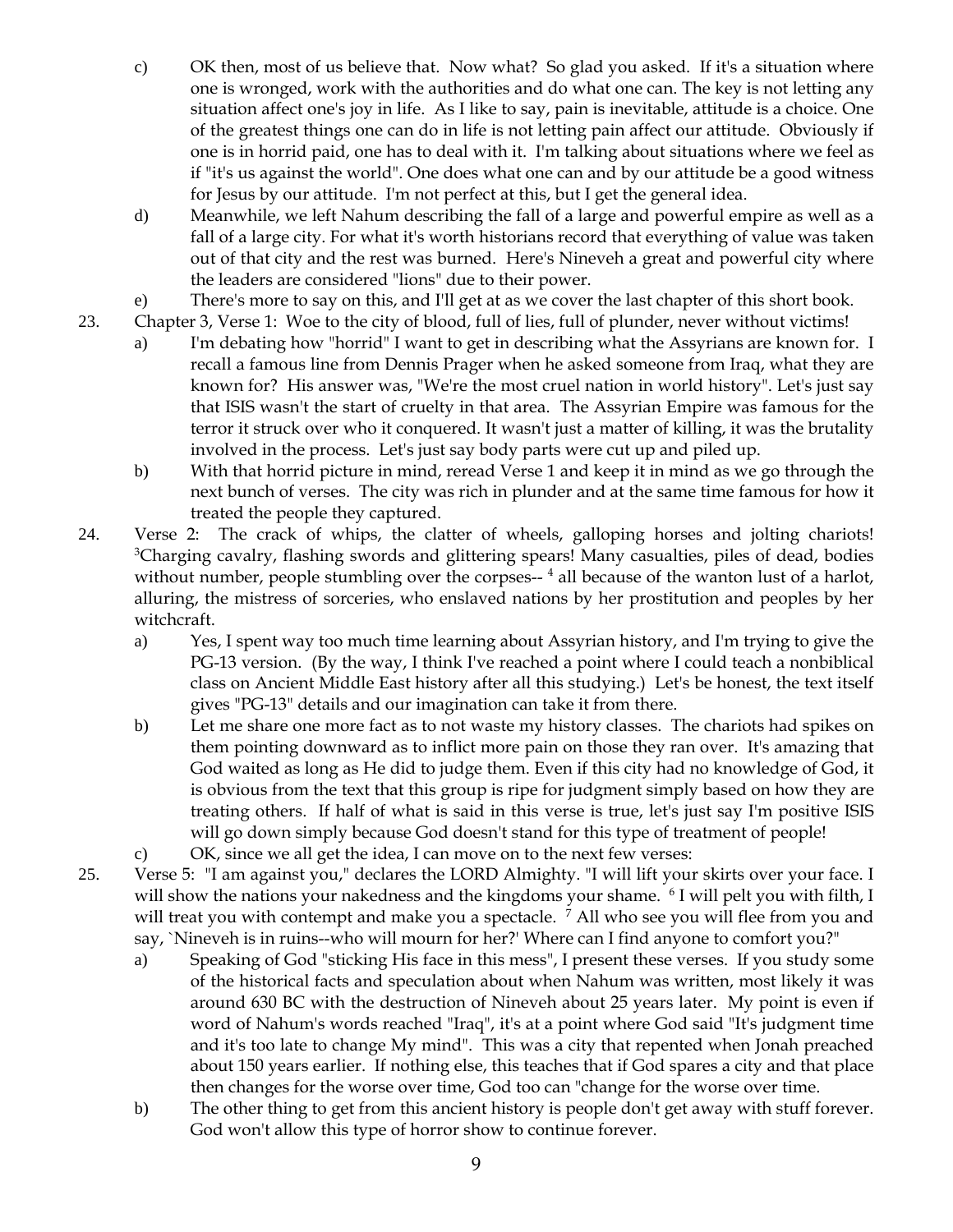- c) So let's ask the other tough question: if the Assyrians were this horrid for a long time, why did God allow so many innocent people to die? The answer is this life is not fair if this life is all that there is. If there is a next life and that's eternal, that's the only way He can make up for this. One of the reason that 30% of the bibles is predictions is to prove to us that He exists, knows all things and judges all things. Remember that the Israelites that Nahum is preaching too is among those victims and have seen their cruelty first hand!
- d) Meanwhile, I left God via Nahum cursing out the Assyrians. Nahum is describing shame to come to this city and how it'll be in ruins. Since I explained those details already let us move on to the next set of verses.
- 26. Verse 8: Are you better than Thebes, situated on the Nile, with water around her? The river was her defense, the waters her wall. <sup>9</sup> Cush and Egypt were her boundless strength; Put and Libya were among her allies.
	- a) My loose translation: Hey Nineveh, who do you think you are? Who do you think you're messing with here? The city of Thebes was in Egypt and was a large city like Nineveh. It was conquered and looted by the Assyrians. Like Nineveh it was built adjacent to a big river. History records that the Assyrians defeated Egypt along with their neighbors listed in these verses.
	- b) Enough of history, the point is no matter how big the problem, how big the issue facing us the God we worship is bigger than that and is capable of ending such issues whenever He wants to. Ok, but what if God isn't intervening the way we like? We just make the best decision we can with the information we have and the resources we have. That's what He expects of us without violating His desire for our life.
	- c) OK enough positive talk, back to Nineveh's destruction.
- 27. Verse 10: Yet she was taken captive and went into exile. Her infants were dashed to pieces at the head of every street. Lots were cast for her nobles, and all her great men were put in chains.
	- a) I'll just say that what we read in this verse is what the Assyrians did to the cities they captured. God is paying them back "in kind" for how they've treated others. It is one big reminder that God isn't to be messed with as we will be punished in the end.
	- b) Didn't you once say people don't go to hell for the sins they commit, but for rejecting God in their lives? Even if we don't know God, we instinctively know killing is wrong. What I am saying is the evidence of how one acts is the proof of one's rejection to do what's right in life. That's the underlying point of this fairly gruesome text.
- 28. Verse 11: You too will become drunk; you will go into hiding and seek refuge from the enemy.
	- a) Remember that this vision is about Nineveh. While the target audience is Jewish people and those that read the bible, it's about the Assyrians. I remind you of that fact as it saying that just as the Assyrians conquered most of the known world in the greater area (one day look at a map of how big an area the Assyrian empire covered!), so they'll run in fear and even get drunk to drown the pain of what's happening to them.
- 29. Verse 12: All your fortresses are like fig trees with their first ripe fruit; when they are shaken, the figs fall into the mouth of the eater. 13 Look at your troops-- they are all women! The gates of your land are wide open to your enemies; fire has consumed their bars. <sup>14</sup> Draw water for the siege, strengthen your defenses! Work the clay, tread the mortar, repair the brickwork!
	- a) You have to admit, Nahum has a flair for the dramatic. It's as if he's teasing the Assyrian army and their people here. Calling the troops a bunch of women, saying how the wood bars that guard the city doors are on fire. Verse 12 compares their forts to a bunch of fruit trees that are shaken for fruit. Verse 14 is a taunt saying, go do your best to stop it, build up your defenses. The obvious point is Assyria has no idea who they are messing with.
	- b) Speaking of which, would the Assyrians even realize the God of the Israelites was picking on them? Most likely not. However they would know they're guilty of murder, pillaging and other horrid crimes. They must realize that if there is a single God that rules, He'd not allow what they're doing to continue. It's a reminder that in the end crime doesn't pay!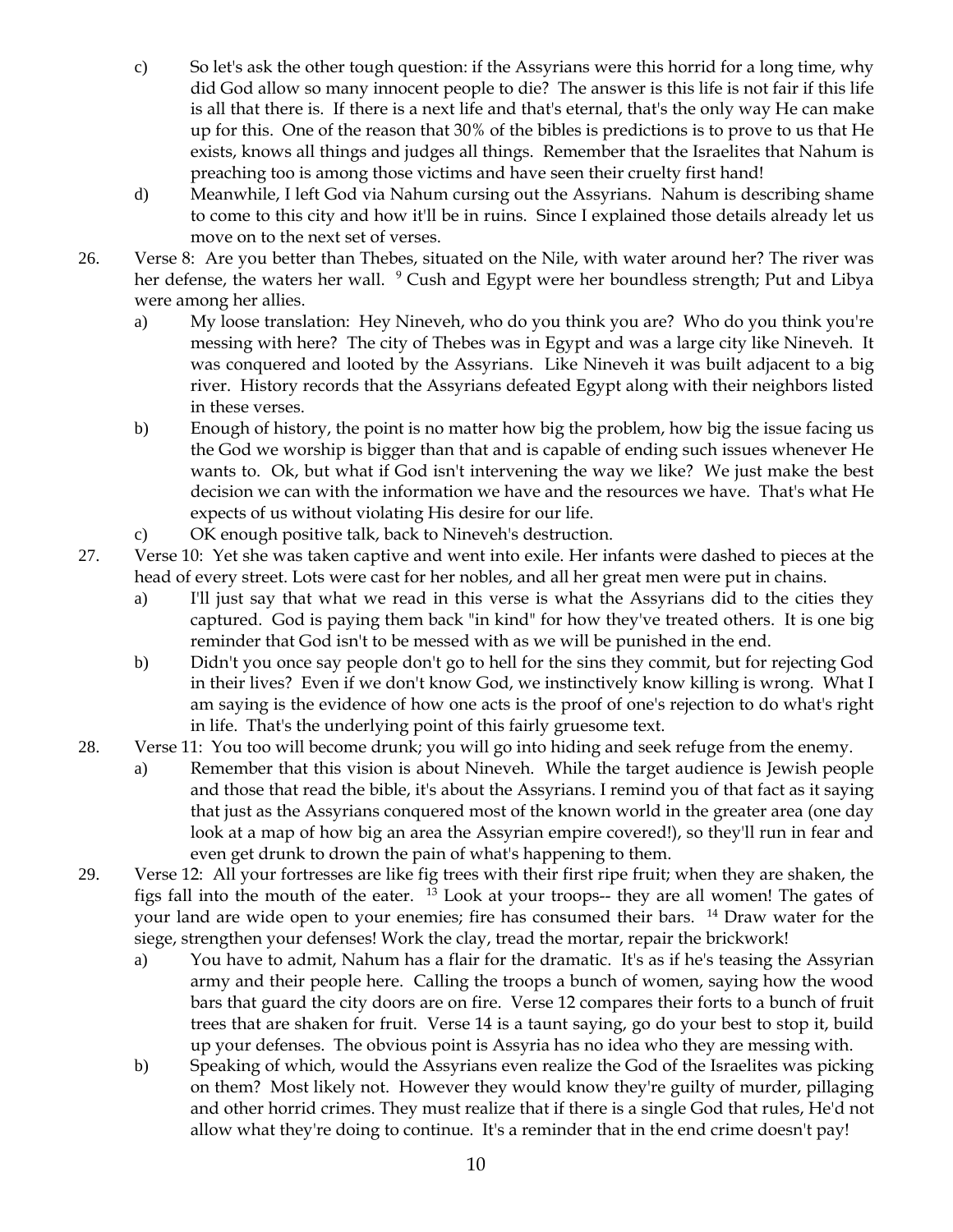- c) I also realize I'm going pretty fast through this text, but let's be honest, the text is pretty straightforward as to what it's trying to communicate. I'm just filling in background some background commentary and explain how we can relate to all this ancient history.
- d) Speaking of that ancient history, we've only got five more verses to go.
- 30. Verse 15: There the fire will devour you; the sword will cut you down and, like grasshoppers, consume you. Multiply like grasshoppers, multiply like locusts!
	- a) By this point Nahum is going back and forth between stating facts about their destruction and taunting them. I don't know what Nahum will be like in heaven, but I suspect he's the type of guy who has a flair for the dramatic. Anyway, this verse is describing how the city will be burned to the ground and like a swarm of locusts, everything will be consumed. It is as if Nahum is then saying, "go ahead grasshoppers do your worse!"
- 31. Verse 16: You have increased the number of your merchants till they are more than the stars of the sky, but like locusts they strip the land and then fly away.  $17$  Your guards are like locusts, your officials like swarms of locusts that settle in the walls on a cold day-- but when the sun appears they fly away, and no one knows where.
	- a) OK time for more taunting. Nahum knew enough about their "success" to realize what they've become. Nahum also understood well God's plans for them. The gruesome details have been laid out for us in this chapter of the book. I could describe some of the details of these verses, but they're pretty self-explanatory.
	- b) Here's something else to consider, notice the lack of good news. If you've been with me as I've gone through the minor prophets, there is often a touch of good news mixed in with all the bad news of Israel's pains and woe's. With the Assyrians here, it's pure bad news.
	- c) If nothing else, it is a reminder of the ultimate fate of those who turn from God. Yes, there may be short-term benefits in this life, but that's all the reward they'll ever get for eternity. The destruction of Assyria here is a "preview" of what the entire world will experience one day for turning from the God who created them in the first place. That's the great underlying lesson of all this destruction.
- 32. Verse 18: O king of Assyria, your shepherds slumber; your nobles lie down to rest. Your people are scattered on the mountains with no one to gather them. <sup>19</sup> Nothing can heal your wound; your injury is fatal. Everyone who hears the news about you claps his hands at your fall, for who has not felt your endless cruelty?
	- a) Speaking of proof that there is no good news mixed in with this lesson on realizing the eternal fate of those who turn from God, I present the last two verses.
	- b) The underlying point of this text is "they're beyond hope". They've been cruel to the point where God had to intervene as there is nothing else God can to do change the situation.
	- c) Let me modernize this to the 20th Century. Horrid crimes occurred on a massive scale in places like Germany, Russia China and Southeast Asia. It cost millions of lives to bring all of the guilty to justice. The point is God allows all of this to occur ultimately to prove He is in charge and people don't get away with cruelty forever.
	- d) Now in the 21st Century as we read of cruelty around the world, realize the God we serve won't tolerate that forever either. Yes, we may suffer in this lifetime, but He will prevail in the end and that's something we can bank on. There that's the positive news we can take out of a difficult book like Nahum: God's going to win in the end and it's a matter of us to chose who'll we serve until such judgment comes down again.
- 33. Let me end this by coming back to what I said to open this lesson. Nahum is a book most people don't even know is in the bible. It's a horrid war tale of the destruction of a pagan city guilty of a lot of cruelty. There is nothing positive said about them in this letter. A main reason this book was written is to understand that when tragedy strikes God's people, it's not the end of the story. This story tells of the end of the wicked. It's in effect a model of what happens to those who don't trust in God for their lives. OK now, you know "The Rest of the Story"
- 34. In the meantime, we made it through this book and it's time for the closing prayer.